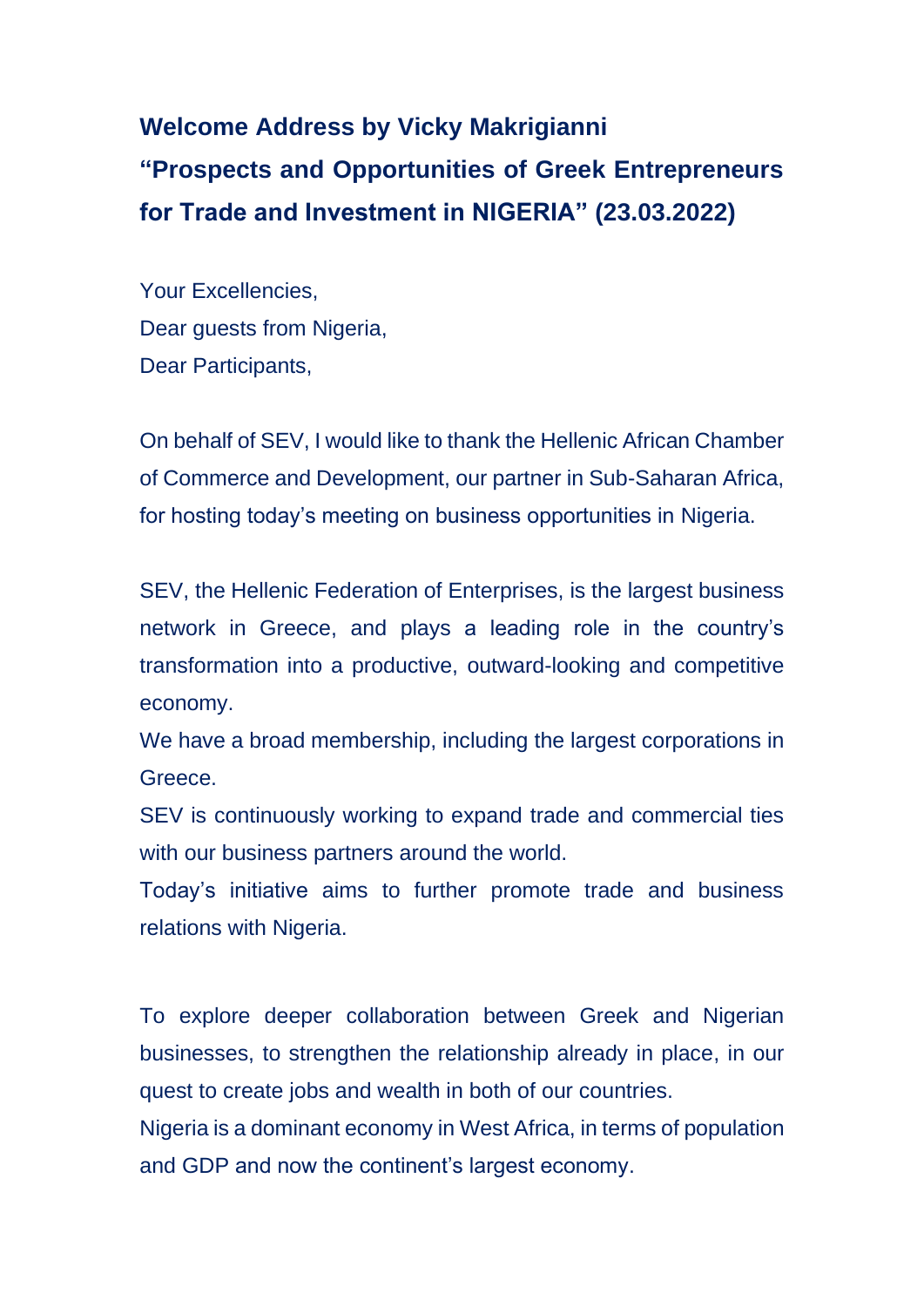Ladies and gentlemen,

Our two countries share a friendship born in relatively recent times. But our friendship is not complicated by the burden of history.

Large Greek-owned companies have been operating in Nigeria for decades.

We have traditional ties in shipping with Greek-owned tankers, playing an important role in shipping Nigerian oil and natural gas. Greek-controlled companies have invested billions in the Nigerian economy.

Looking at our trade figures, it is true that the trade balance between Greece and Nigeria is negative for our country, with the volume of overall trade moving at relatively low levels, to a mere 116 million euros (2021).

It is this low level of trade that we are here today to improve.

An important economic development is that you have recently put emphasis in diversifying your economy.

This can help Greek companies to find positive ground for doing business, to seek new partnerships.

Concluding, let me say a few words on developments in Greece:

The Greek economy is on a path of recovery.

In the years to come, growth is expected to gather momentum towards a sustainable 2.5%.

Unemployment is coming down gradually.

Exports are on the steady increase, regardless of Covid.

Economic adjustment and structural changes have made Greece more business-friendly and have created significant business opportunities.